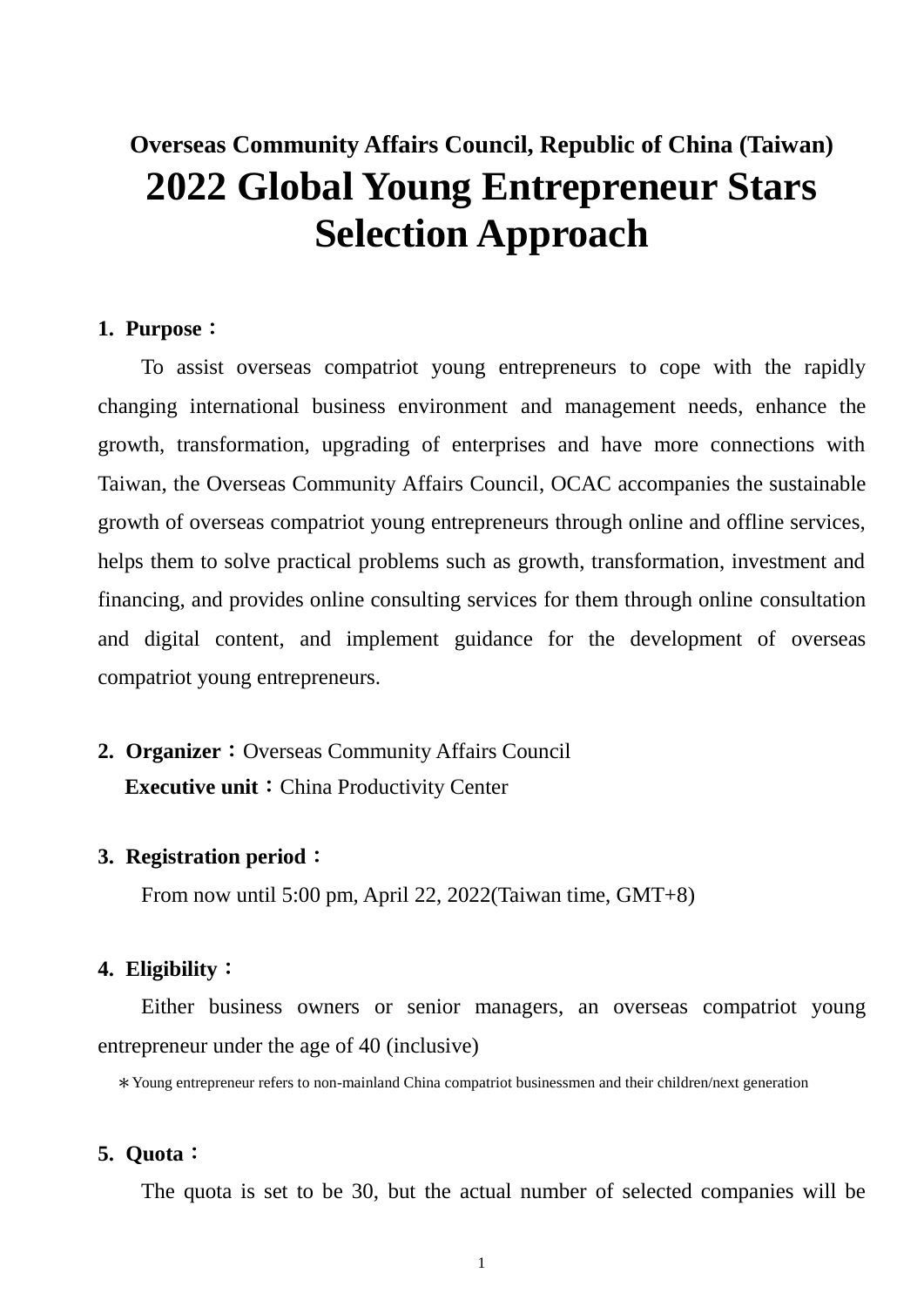decided by the evaluation committee.

#### **6. Award content**:

- 1) Award a Young Entrepreneur Star medal and a digital certificate
- 2) Provide accompanying consulting service of expert consultants
- 3) Provide multiple media channels for the promotion and experience sharing of young entrepreneurs
- 4) Offer to join the Young Entrepreneur Stars Association

### **7. Registration process**:

- 1) Candidates should be recommended by ROC (Taiwan) embassies abroad or Culture Center of Taipei Economic and Cultural Office.
- 2) If the candidate is recommended by a local overseas compatriot chambers of commerce or an overseas business association, it must also be recommended by ROC (Taiwan) overseas mission.
- 3) The recommendation letter needs to be approved by the overseas embassy office, and then transferred to the OCAC.

### **8. Documents for registration**:

- 1) Enterprise Basic Information Form (to be filled in Google Form)
- 2) A copy of letter of recommendation (PDF, JPG)
- 3) Business Concept Briefing (format as attachment)
- 4) The business registration document of the enterprise in the place of residence
- 5) Other company-related information (such as company profile/product

catalogue/patent/award record/team reputation/ explanatory videos, etc.)

- 6) Participating companies submit self-check form
- \***The above information** should be written in Chinese or English, and relevant supporting documents and

pictures should be noted in Chinese or English. **If there is a photocopy, please make sure it's clear and upload** 

#### **it by email.**

\*Uploading E-mail:newstar.jep@gmail.com

\*Please note that all registration material will be destroyed by the organizer after the event and will not be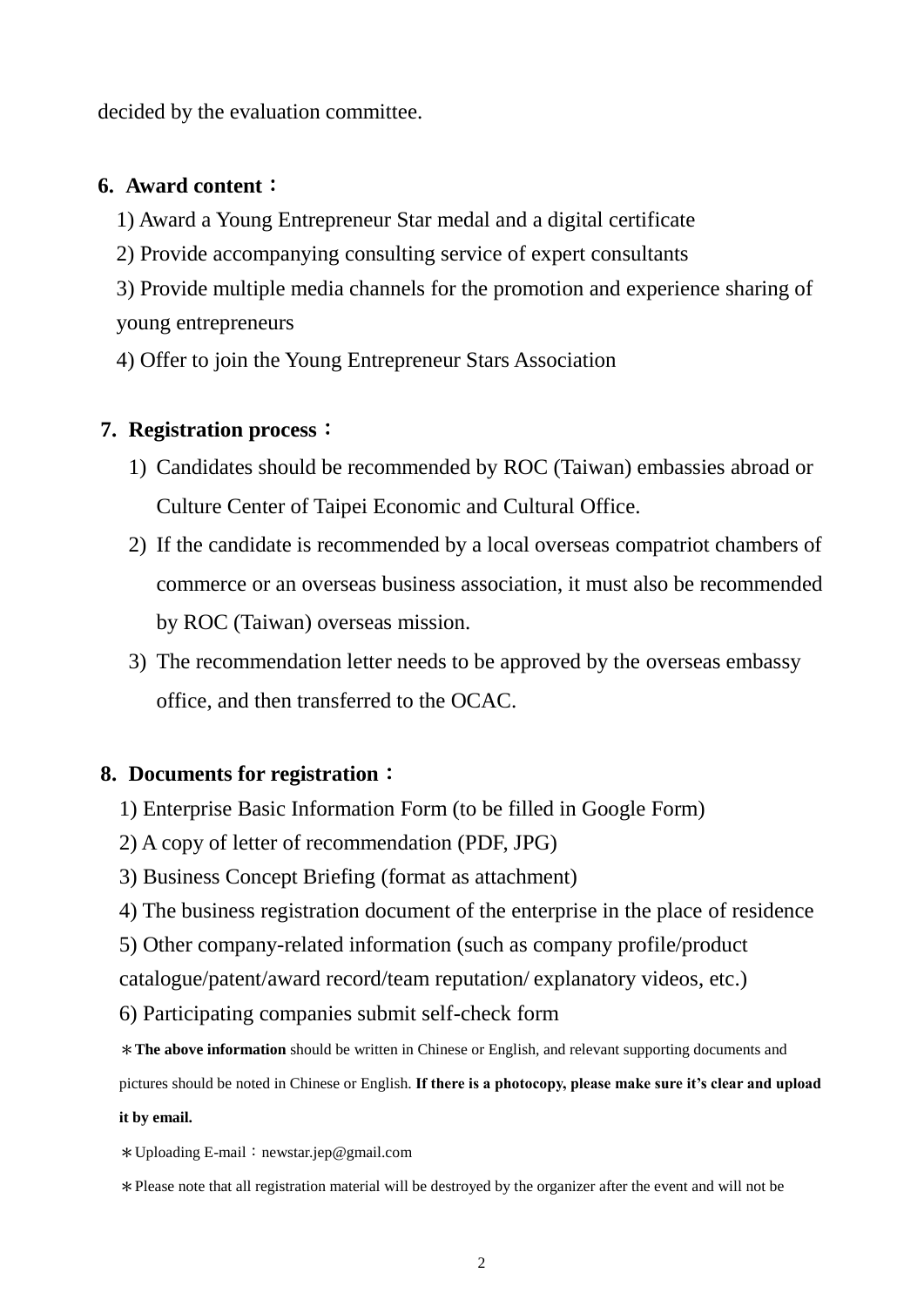returned.

### **9. Evaluation**:

1) Evaluation procedure: It is divided into two stages: document evaluation and final evaluation.

1. Document evaluation:

The document evaluation includes the evaluation of qualification document and the proposal document.

- $(1)$  Qualification document evaluation: The organizer and the winning bidders will evaluate the qualifications for the selection. If there are any omissions or errors, the documents should be supplemented within a time limit according to the notice, and those who do not meet the time limit are seen as forfeit. Those who do not meet the qualifications will be notified, and the relevant application documents will not be returned. Those who meet the requirements will be passed on to the proposal document evaluation.
- (2)Proposal document evaluation: The selection committee will evaluate the submitted selection documents (written materials, business concept briefings) and fill in the "Scoring and Evaluation Opinion Form" according to weights and selection.
- 2. Final evaluation:

The organizer and the experts, scholars recommended by executive unit will serve as the selection committee. The organizer designates a person to serve as the chairman, and conducts selection, evaluation and scoring operations on the overall performance of the enterprise that has passed the document evaluation.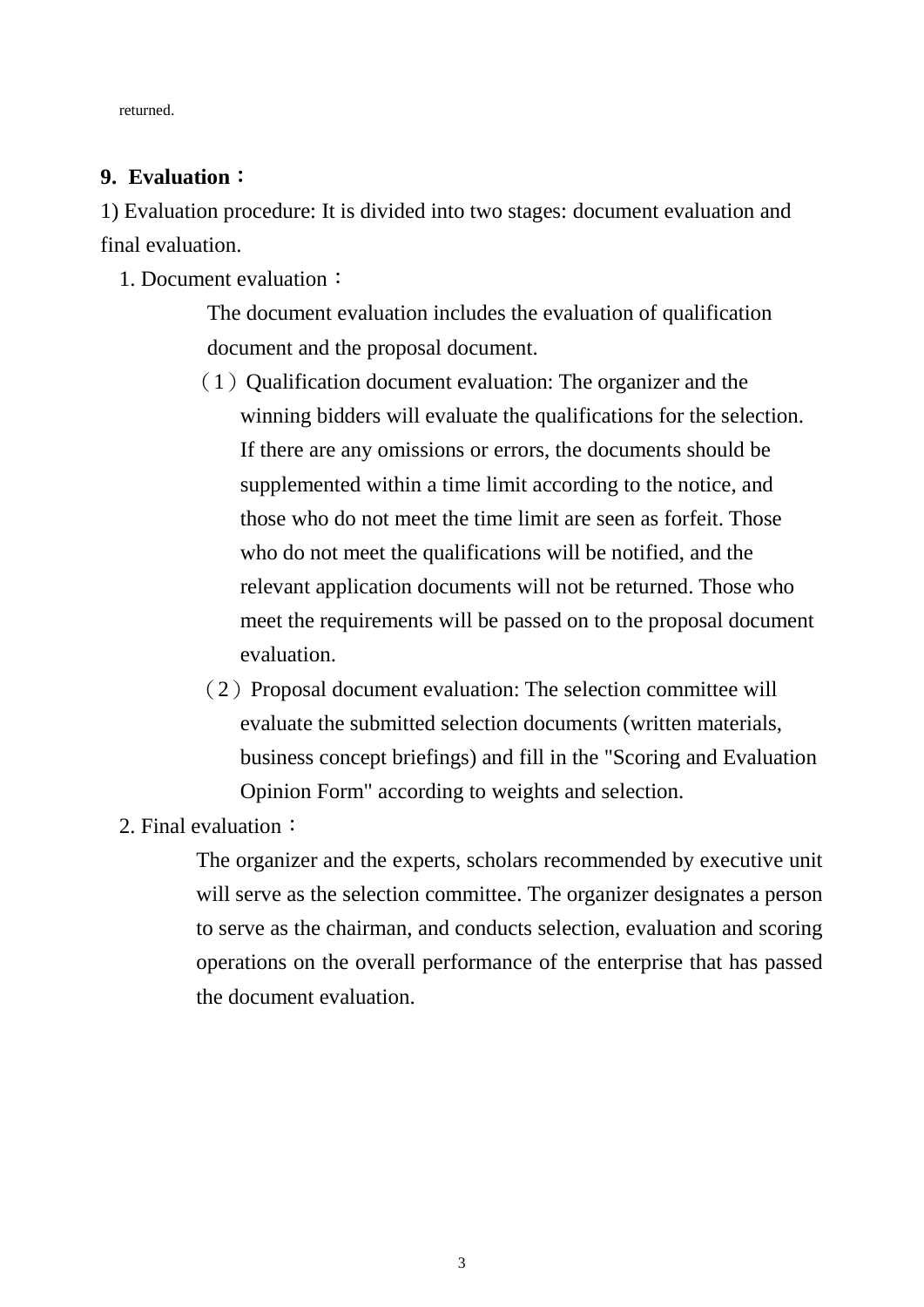## 2) Evaluation indicators:

| Item           | Description                                                           |  |  |
|----------------|-----------------------------------------------------------------------|--|--|
|                | A. The company's business goals, fields and ideas                     |  |  |
|                | (Company purpose and goals)                                           |  |  |
|                | B. Introduction to the team                                           |  |  |
|                | (Introduction to the company team and job responsibilities)           |  |  |
| 1. Positioning | C. Product/Service Patent                                             |  |  |
|                | (Indicate whether the company's products/services have obtained or    |  |  |
|                | are applying for various patents or trademarks, and whether there are |  |  |
|                | any unique competitive advantages)                                    |  |  |
|                | A. Innovation of technology, product or service                       |  |  |
|                | (Describe the company's core products/services/key                    |  |  |
|                | technologies/resources/networking relationships)                      |  |  |
|                | <b>B. Business Model, Business Strategy and Core</b>                  |  |  |
| 2. Operational | Competitiveness                                                       |  |  |
| innovation     | (Describe the most valuable part in the process from product)         |  |  |
|                | development to meeting customer needs)                                |  |  |
|                | C. R&D investment and planning                                        |  |  |
|                | (Describe the R&D process and uniqueness of technology,               |  |  |
|                | product/service)                                                      |  |  |
|                | A. Target market analysis and marketing strategy, channel             |  |  |
|                | planning and execution                                                |  |  |
|                | (Explain what the target market is and the marketing strategy         |  |  |
|                | planned for the product/service)                                      |  |  |
| 3. Marketing   | B. Sales performance and development potential both                   |  |  |
|                | domestic and abroad                                                   |  |  |
|                | (Describe user evaluation and sales performance of                    |  |  |
|                | products/services in domestic and abroad, and explain future          |  |  |
|                | expansion plans)                                                      |  |  |
|                | A. Financial planning and risk management strategies                  |  |  |
|                | (Indicate the amount of venture capital, whether there is a stop-loss |  |  |
| 4. Financial   | point, and when the amount of profit and loss is expected to be       |  |  |
| governance     | balanced)                                                             |  |  |
|                | B. Financial structure and estimation                                 |  |  |
|                | $(2022 - 2024)$                                                       |  |  |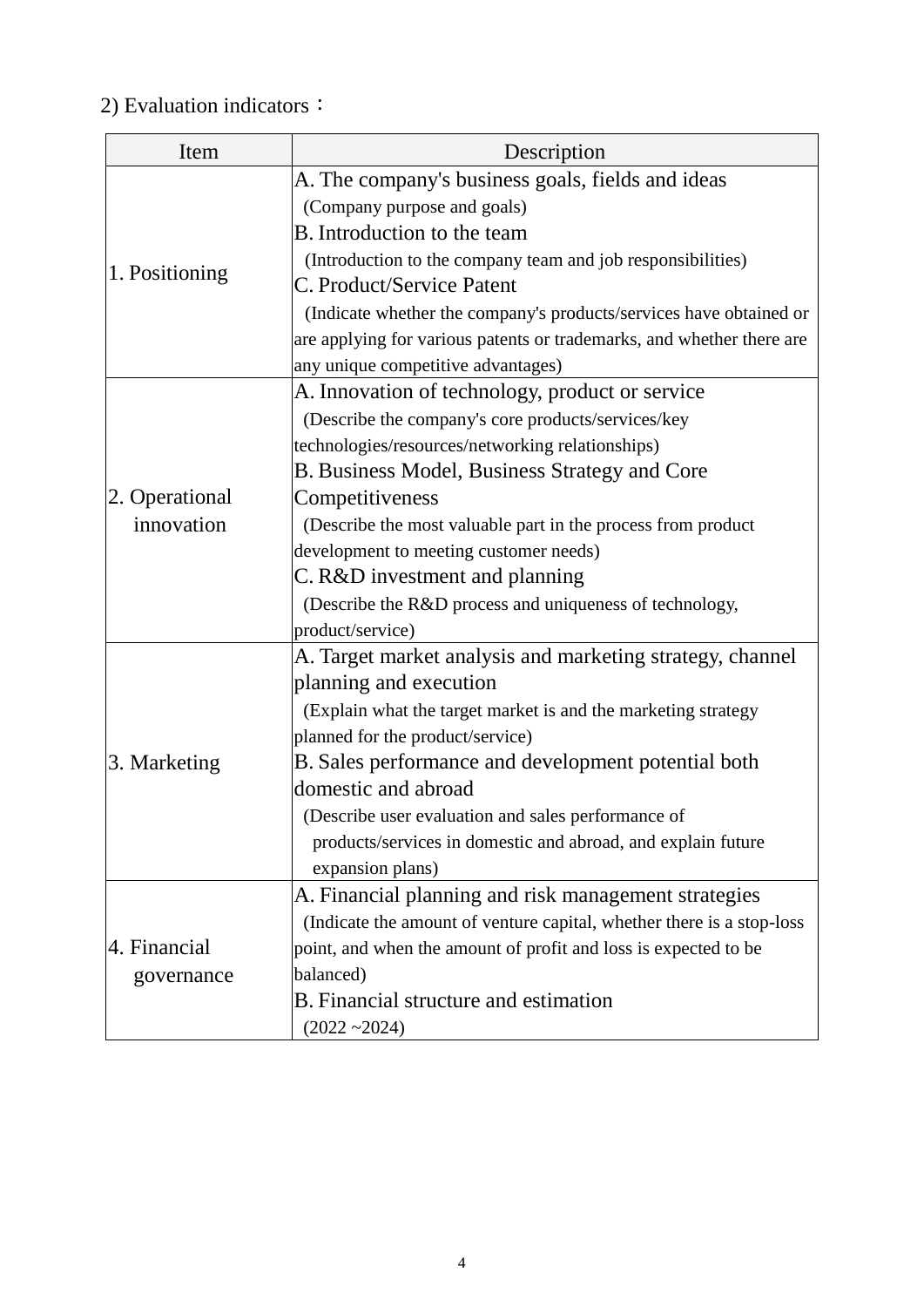## **10.Date of announcement, consulting service duration and date of award ceremony**:

The winners will be announced and notified on May 15. If the announcement is postponed for any reason, the time will be notified separately.

The winners will have the consulting service from the date of announcement to the end of July 2022; the award ceremony is scheduled to be held in September 2022, and the exact date and venue will be notified separately.

#### **11.Contact Information**:

Executive unit: China Productivity Center (CPC) Address:2F, No. 79, Section 1, 5th Xintai Road, Xizhi District, New Taipei City 221 Taiwan Phone: 886-2-26982989\*03065 Mr. Hong  $Fax:886-2-26989249$ E-mail:03065@cpc.tw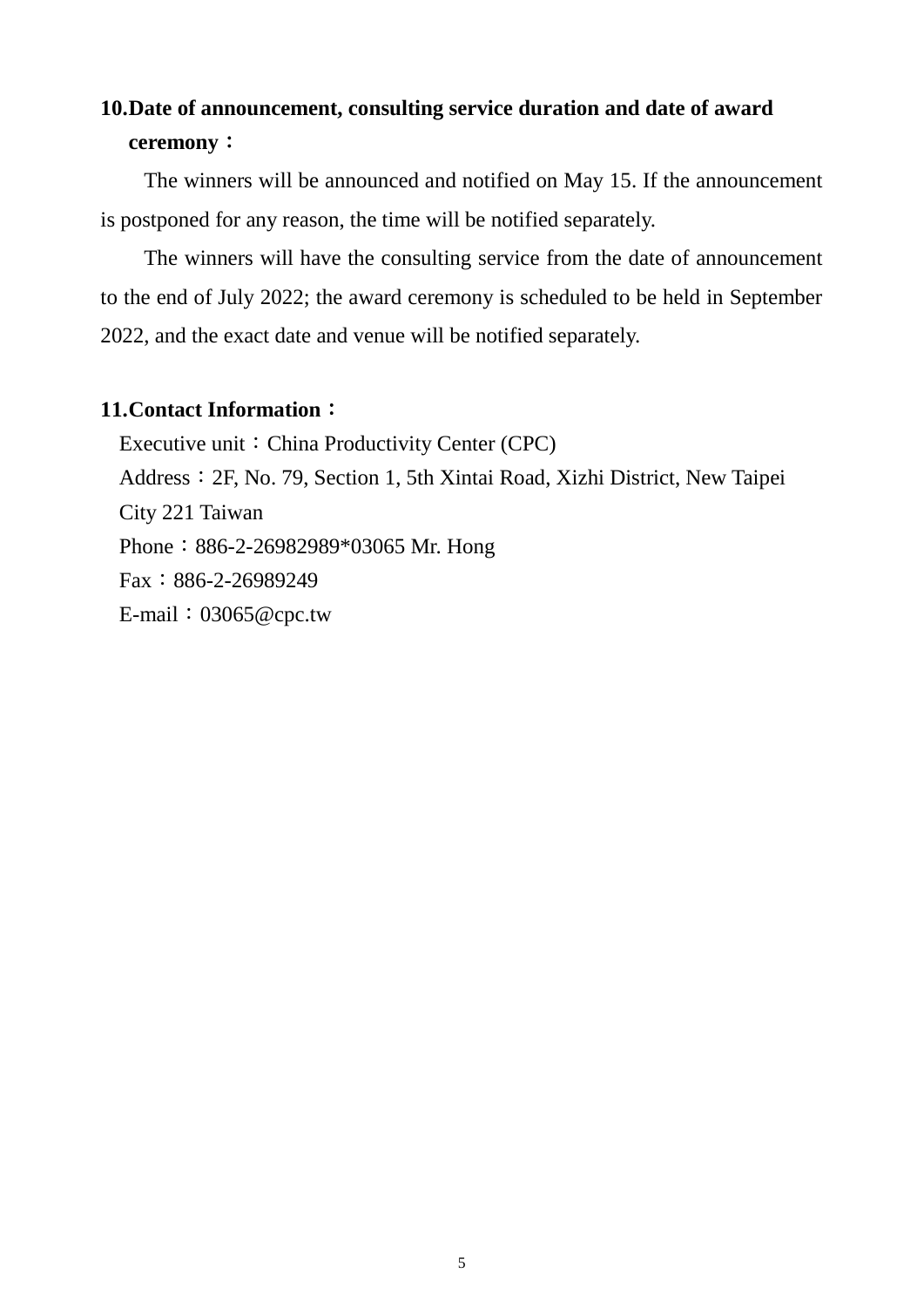# **Enterprise Basic Information Form**

| Name (Chinese)             |                          |                                               |                   |       |      |
|----------------------------|--------------------------|-----------------------------------------------|-------------------|-------|------|
| (English)                  |                          |                                               |                   |       |      |
| Applicant (Chinese)        |                          | Residence                                     |                   |       |      |
|                            | (English)                | Date of Birth Year                            |                   | Month | Date |
|                            | Contact person (Chinese) | Date of                                       | Year              | Month | Date |
| (English)                  |                          | establishment                                 |                   |       |      |
| <b>□</b> same as applicant |                          | Capital                                       | USD \$            |       |      |
| 2021 Turnover USD \$       |                          |                                               | Number of workers |       |      |
| Company<br>official site   |                          |                                               |                   |       |      |
|                            | Enterprise               | Phone (please add country code and area code) |                   |       |      |
|                            |                          | $) - ($                                       |                   |       |      |
|                            |                          | Cellphone:                                    |                   |       |      |
| <b>Address</b>             |                          | LINE ID:                                      |                   |       |      |
|                            |                          | E-Mail:                                       |                   |       |      |
|                            |                          |                                               |                   |       |      |
| Main products/services     |                          |                                               |                   |       |      |
|                            |                          |                                               |                   |       |      |
|                            |                          |                                               |                   |       |      |
|                            |                          |                                               |                   |       |      |
|                            |                          |                                               |                   |       |      |
|                            |                          |                                               |                   |       |      |
|                            |                          |                                               |                   |       |      |
|                            |                          |                                               |                   |       |      |
|                            |                          |                                               |                   |       |      |
|                            |                          |                                               |                   |       |      |
|                            |                          |                                               |                   |       |      |
|                            |                          |                                               |                   |       |      |
|                            |                          |                                               |                   |       |      |
|                            |                          |                                               |                   |       |      |

※If the form is not enough to be filled in, please feel free to copy.

<**Enterprise Basic Information Form**>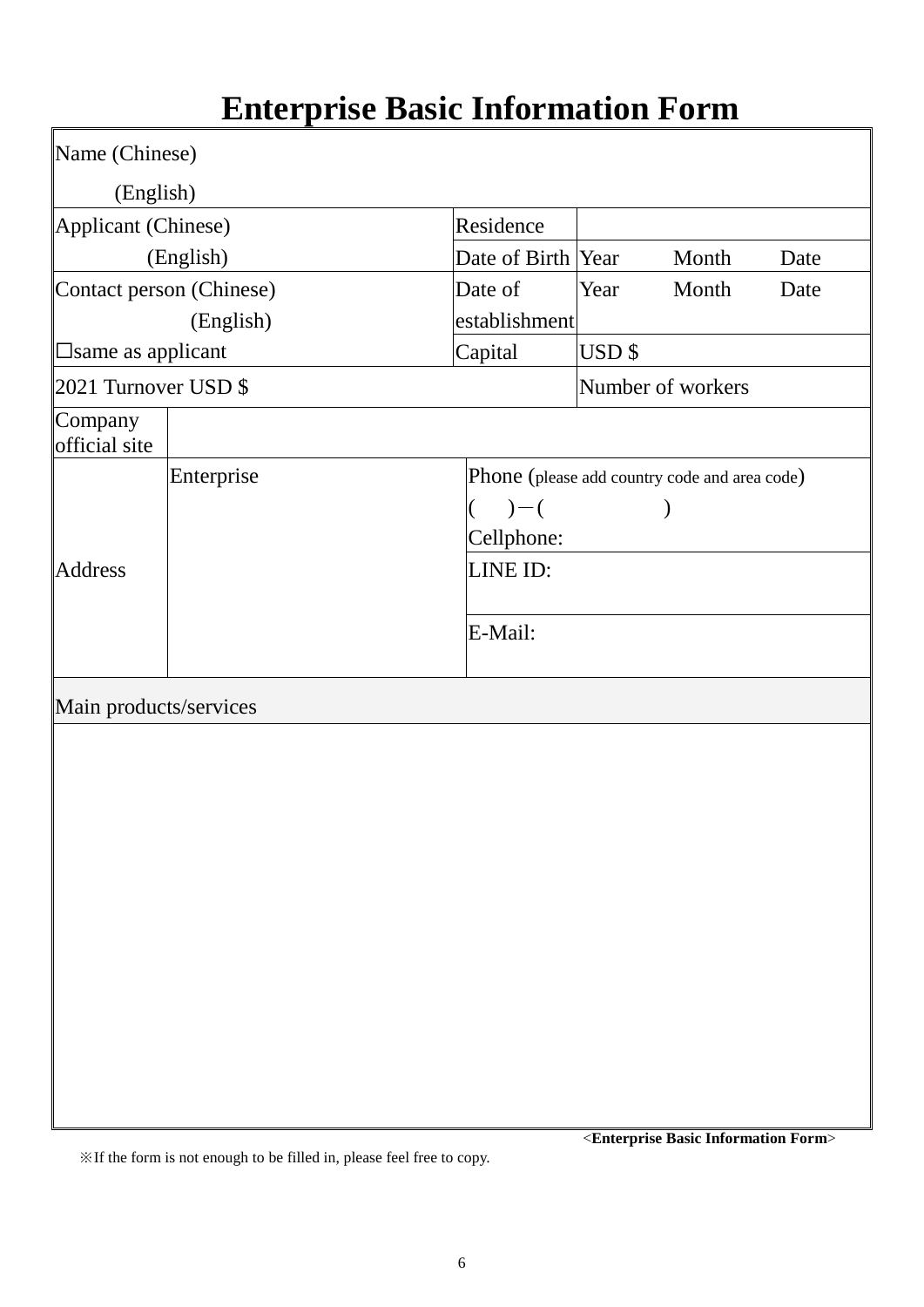# **Letter of Recommendation**

(It's for the selection of outstanding overseas young entrepreneur, **please recommend only the company for selection**, do not recommend individuals)

|  | We hereby recommend |
|--|---------------------|
|--|---------------------|

To participate in the Global Young Entrepreneur Stars Selection

Sincerely,

|  | <b>Selection Committee</b> |
|--|----------------------------|
|--|----------------------------|

| Year 2022 Month<br>Day          |                |                                                                                                                                                                                                                                                                                                                                                                                                                                                  |                                                  |  |
|---------------------------------|----------------|--------------------------------------------------------------------------------------------------------------------------------------------------------------------------------------------------------------------------------------------------------------------------------------------------------------------------------------------------------------------------------------------------------------------------------------------------|--------------------------------------------------|--|
|                                 | Name           |                                                                                                                                                                                                                                                                                                                                                                                                                                                  |                                                  |  |
|                                 | Recommend      |                                                                                                                                                                                                                                                                                                                                                                                                                                                  | Title                                            |  |
| Recommending<br>∥unit           | person         |                                                                                                                                                                                                                                                                                                                                                                                                                                                  |                                                  |  |
|                                 | <b>Address</b> |                                                                                                                                                                                                                                                                                                                                                                                                                                                  |                                                  |  |
|                                 | Phone          |                                                                                                                                                                                                                                                                                                                                                                                                                                                  |                                                  |  |
|                                 |                |                                                                                                                                                                                                                                                                                                                                                                                                                                                  | Signature                                        |  |
|                                 | Fax            |                                                                                                                                                                                                                                                                                                                                                                                                                                                  | $&$ seal                                         |  |
| Affairs Council by the mission. |                | Note: The recommending agency should be ROC (Taiwan)<br>overseas mission or the Culture Center of Taipei<br>Economic and Cultural Office. If the corporate is<br>recommended by an overseas compatriot chambers of<br>commerce or an overseas business association, it must<br>first be recommended by the overseas mission. After the<br>recommendation letter is completed, it should be<br>approved and transferred to the Overseas Community | Signature<br>$\&$ seal of<br>overseas<br>mission |  |

<Letter of Recommendation>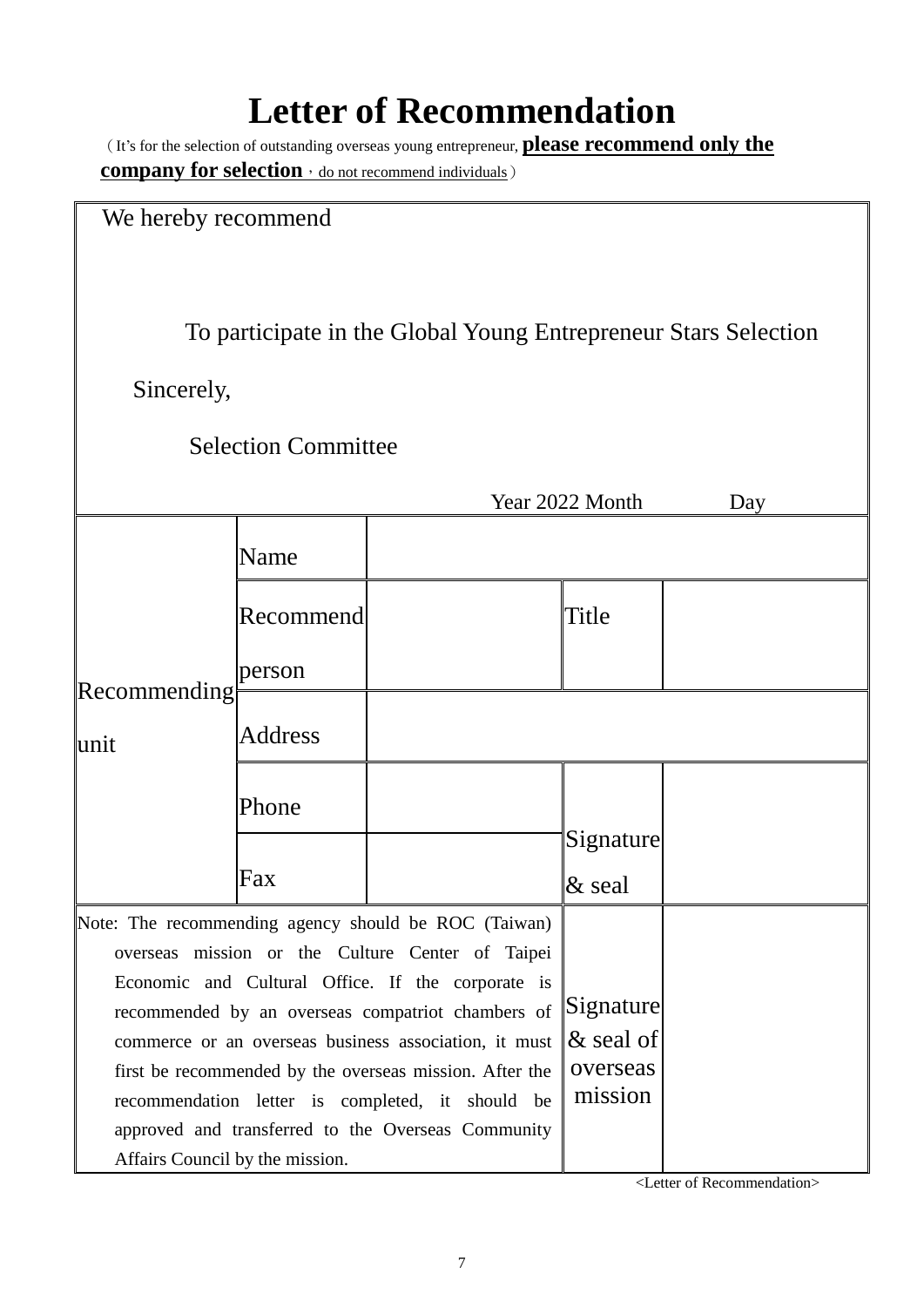## **Reasons for recommendation and description of deeds**

Recommend reasons:

1. Steady operation and profound growth potential

2.Excellent corporate image

3.Excellent performance and have demonstrative effect on social economy

SAMPLE

4.Innovative management has demonstrative benefits

5.Other (please provide examples)

Description of deeds:

※If the form is not enough to be filled in, please feel free to copy.